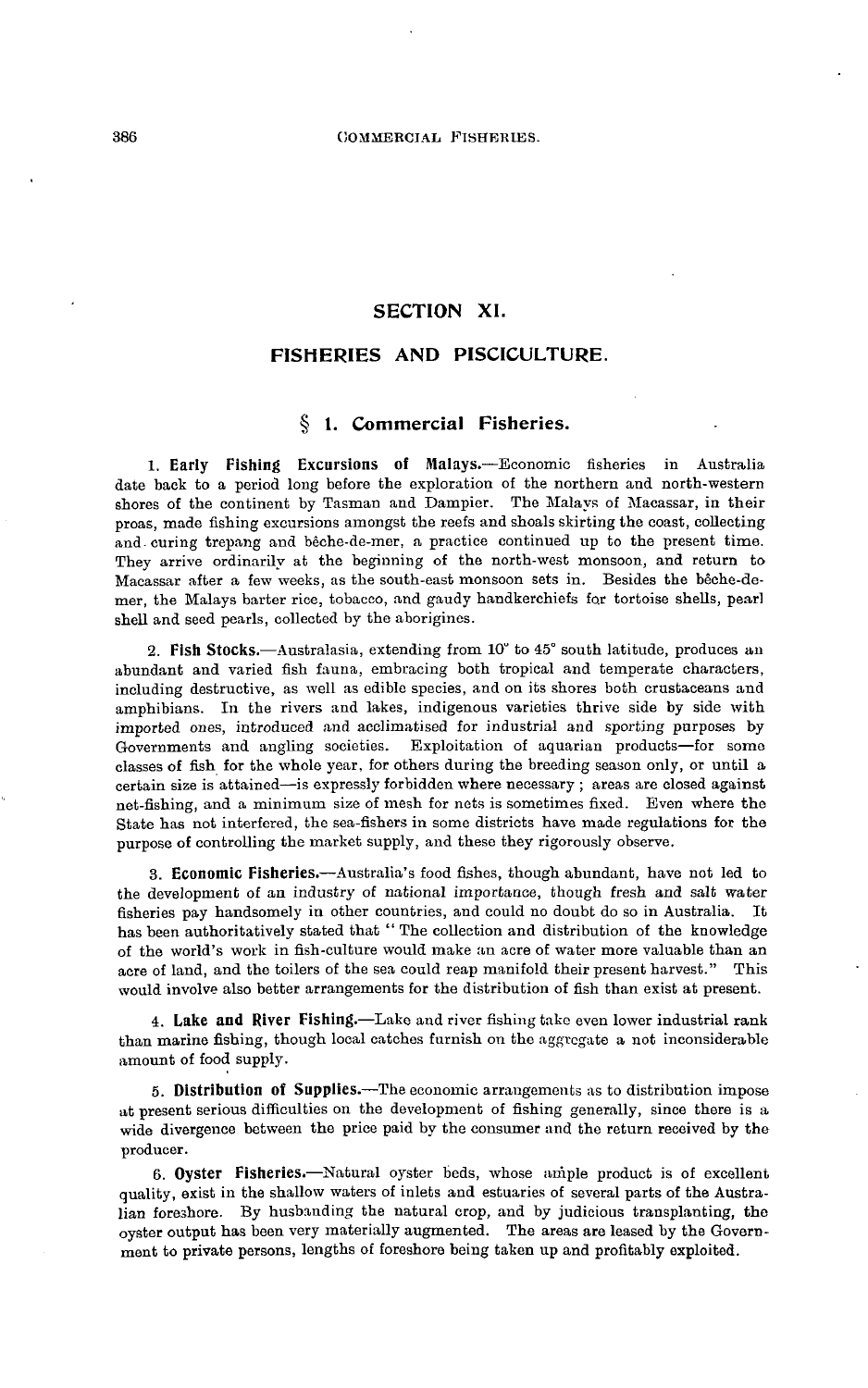**7. Pearl-shelling.**—Pearl-shelling is carried on in the tropical districts of Queensland, South Australia (Northern Territory), and Western Australia. The pearl oyster inhabits the whole northern coast from Cape York to North-west Cape, a length of shore of 2000 miles. The aggregate value of the pearls taken is not large, it being estimated that upwards of 4000 shells may be opened without discovering a pearl worth £1; but the shells are marketed in considerable quantities, and the industry gives employment to many people, both directly and indirectly. A great number of those engaged in the raising of the produce are coloured, and consist of Japanese, Chinese, and Malays.. The fishing is now generally conducted with the aid of diving apparatus, in water varying from four to twenty fathoms in depth. The inshore banks and shallower waters have been almost entirely worked out, and the deeper waters, from three to twenty miles off shore, are now being worked.

In tropical Queensland pearl-shell diving is actively pursued, and is by far the most important of the fishing industries, Torres Straits being the centre of production. With it the pursuit of beche-de-mer is carried on, and tortoise-shell is obtained on the coasts. The industry is supervised by the Marine Department, which administers the Fisheries Acts. A statutory limit is fixed for the minimum size of shell that may be gathered. Experiments have been made in cultivating the pearl oyster on suitable banks. A small variety has been discovered at Stradbroke Island, in Moreton Bay, but the commercial value of the produce is small.

The discovery of mother-of-pearl shell in Port Darwin Harbour in 1884 caused a rush of pearling boats from Torres Straits. But the muddiness of the water, rendered almost opaque by the heavy tides, prevented the divers from satisfactorily working the area and led to an abandonment of the industry within three years from its birth. Prospecting in new patches has since been carried on and the industry has been revived. In addition to pearl and trepang fishing, dry-salted fish is also exported from the Territory.

In Western Australia the centres of the industry are Broome, Cossack, Onslow, and Shark Bay. There are two distinct species of mother-of-pearl shell exported. The principal trade is done in the large shells *(Meleagrina margaritifera),* limited in distribution to tropical waters and extending in habitat from Exmouth Gulf northwards. It is laid under contribution for the larger manufactured articles, such as dessert and fish knife and fork handles, large buttons, and inlaid work. The largest and finest pearls are obtained from it. The second species is that known commercially as the Shark Bay variety *(Meleagrina imbricata).* It is of smaller size and used chiefly for the manufacture of small buttons. The pearls found are of varying value. The Shark Bay pearlshell is collected by dredging in the deeper waters and gathered by hand from off the shallow banks at low tide.

The system of licensing boats and men engaged in the pearling industry restricts, in the States where it is in force, indiscriminate exploiting of the areas, and returns a small revenue.

#### **§** *2.* **Fisheries Statistics.**

**1. Departmental Estimates.**—Statistics of the fishing industry have not hitherto been systematically collected. The returns given below have been furnished by the States departments, and estimates, where they have been made, are official. The data do not lend themselves to presentation on a uniform scheme, and are therefore given for the individual States.

**2. New South Wales.**—Much of the information can bo regarded as approximate only. An estimate of the number of men employed gives an annual average of 1730, with 849 boats in use. The average annual quantity of fish marketed per year is 5,790,400 Ibs., value £193,013.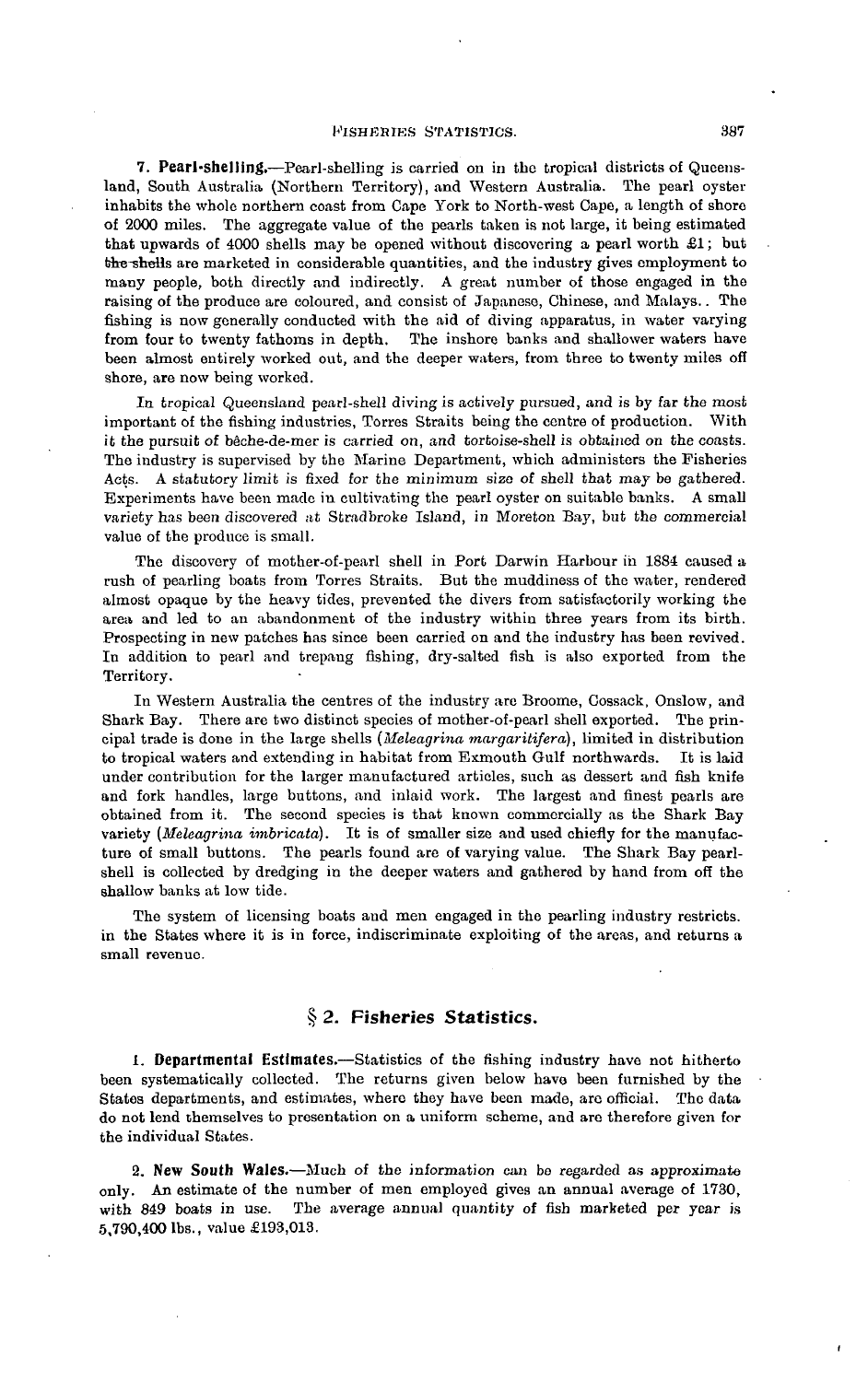GENERAL FISHERIES, NEW SOUTH WALES (EXCLUSIVE OF EDIBLE OYSTERS), 1901 TO 1906.

|                                                                                | 1901. | 1902. | 1903. | 1904.                                                                         | 1905. | 1906. |
|--------------------------------------------------------------------------------|-------|-------|-------|-------------------------------------------------------------------------------|-------|-------|
| Total take of-<br>Baskets<br>Fish<br>$\cdots$<br>Cravfish<br>Dozen<br>$\cdots$ | 2,161 | 4.148 |       | $90,618$   118,823   141,280   125,290   123,222   128,854<br>$4,436$   2.757 | 7.104 | 4.916 |

# FISHERMEN'S AND FISHING BOAT LICENSES, NEW SOUTH WALES, 1901 TO 1906.

| Licenses.                                           | 1901.      | 1902.        | 1903.          | 1904.          | 1905.          | 1906.          |
|-----------------------------------------------------|------------|--------------|----------------|----------------|----------------|----------------|
| Fishermen's<br>$\cdots$<br>Fishing boat<br>$\cdots$ | 945<br>441 | 1.204<br>518 | 2,076<br>1,043 | 2.095<br>1,019 | 2,091<br>1,061 | 1.986<br>1.047 |

#### REVENUE FROM FISHERIES, NEW SOUTH WALES, 1901 TO 1906.

| Year.                         | From<br>Licenses. | From<br>Leases. | Fines and<br>Forfeitures. | Oyster<br>Spat. | Total. |
|-------------------------------|-------------------|-----------------|---------------------------|-----------------|--------|
|                               | £                 | £               |                           | £               | £      |
| 1901<br>$\ddotsc$<br>$\cdots$ | 791               | 3,567           | 148                       | *               | 4,514  |
| 1902<br><br>                  | 950               | 3,987           | 103                       | $\ast$          | 5.040  |
| 1903<br>$\cdots$<br>          | 1.080             | 4,248           | 32                        | 72              | 5,432  |
| 1904<br>$\cdots$<br>$\cdots$  | 1,010             | 4,646           | 193                       | 231             | 6,080  |
| 1905<br><br>$\cdots$          | 1.037             | 4,587           | 130                       | 75              | 5,829  |
| 1906<br><br>$\cdots$          | 1.043             | 4,796           | 58                        | 234             | 6,131  |
|                               |                   |                 |                           |                 |        |

\* No oyster spat was sold until 1903. **f** Includes £8 from other sources.

### EDIBLE OYSTER FISHERIES, NEW SOUTH WALES, 1901 TO 1906.

| Year. |                      | Number<br>of Leases |                | Areas under Lease for<br>Oyster Culture. | Oysters taken. |        |
|-------|----------------------|---------------------|----------------|------------------------------------------|----------------|--------|
|       |                      | Granted.            | Deepwater.     | Foreshore.                               | Quantity.      | Value. |
|       |                      |                     | Acres.         | Yards.                                   | Bags.          | £      |
| 1901  | $\cdots$             | 239                 | 64             | 341.644                                  | 18.473         | 27,709 |
| 1902  | $\cdots$             | 202                 | $6\frac{1}{4}$ | 382,069                                  | 16,157         | 24,235 |
| 1903  |                      | 121                 | 61             | 391,942                                  | 13.593         | 20,389 |
| 1904  | $\cdots$             | 219                 | $\cdots$       | 435,550                                  | 12,613         | 19,000 |
| 1905  | $\cdots$             | 123                 | 27             | 404,064                                  | 13,858         | 20,787 |
| 1906  | $\sim$ $\sim$ $\sim$ | 155                 | 64             | 467,592                                  | 15.006         | 22,509 |
|       |                      |                     |                |                                          |                |        |

A considerable proportion of the foreshores and shallow areas of the river estuaries are excellent natural oyster-beds, and with constant attention to these beds the annual yield of oysters could no doubt be materially increased. As the table shews, it was less in the years 1903 to 1906 than it had been in the two preceding years.

3. Victoria.—Licenses to net in certain waters are issued without fee. Leases have been granted for oyster fisheries, but the return is insignificant. No separate revenue is credited to fisheries, the small amount derived by way of fines being credited to general revenue.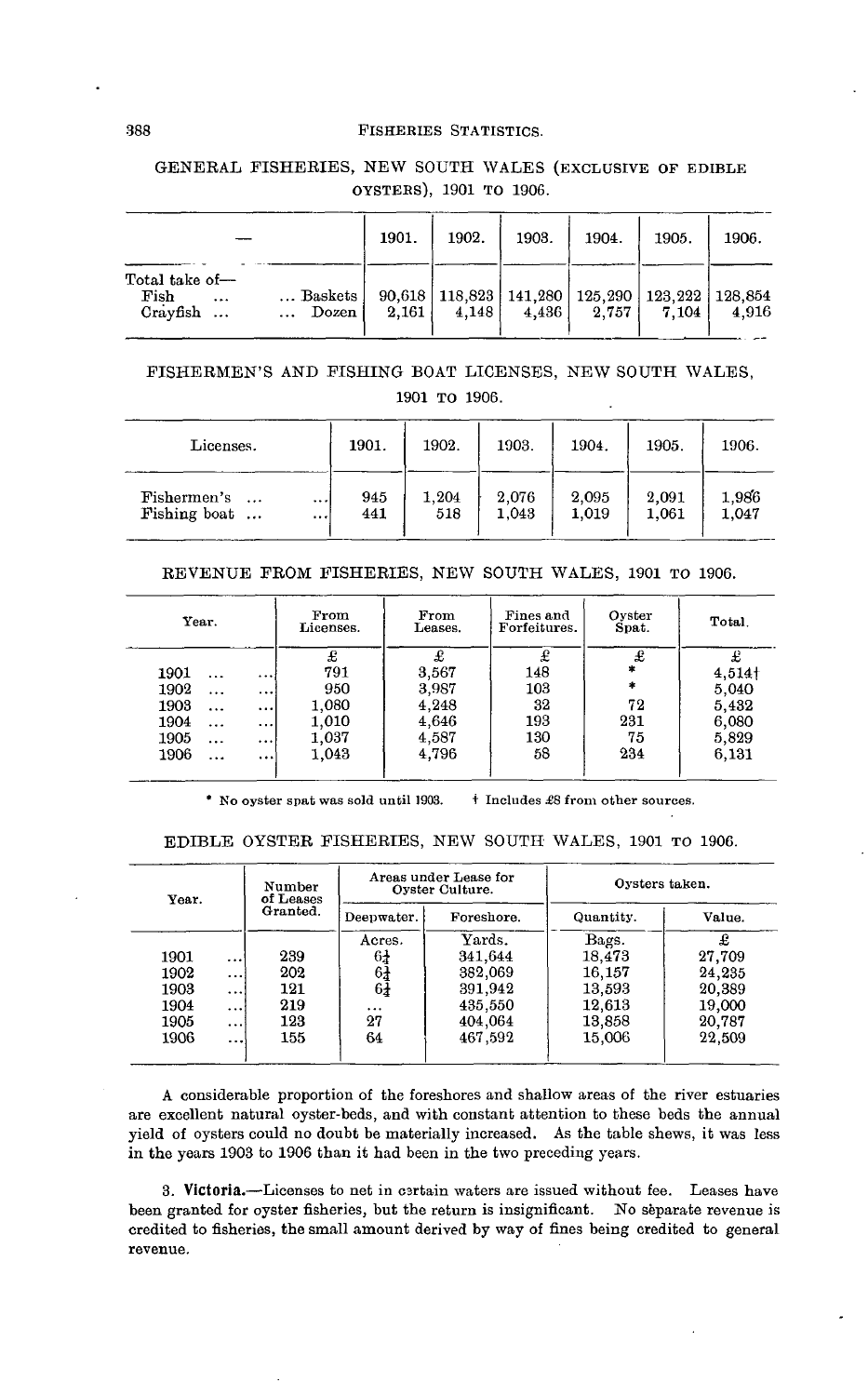|                                              | Value of<br>No. of Boats<br>Boats and<br>Engaged.<br>Equipment. |                                                               | No. of Men                                              |                                                                     | Total Take of                                                    | Value of Take.                                                |                                                         |  |
|----------------------------------------------|-----------------------------------------------------------------|---------------------------------------------------------------|---------------------------------------------------------|---------------------------------------------------------------------|------------------------------------------------------------------|---------------------------------------------------------------|---------------------------------------------------------|--|
| Year.                                        |                                                                 |                                                               | Employed.                                               | Fish.                                                               | Crayfish.                                                        | Fish.                                                         | Crayfish.                                               |  |
| 1901<br>1902<br>1903<br>1904<br>1905<br>1906 | No.<br>622<br>668<br>651<br>654<br>660<br>693                   | £<br>28.094<br>32,780<br>33,163<br>34,610<br>34.600<br>33,789 | No.<br>982<br>1.038<br>1,084<br>1,089<br>1,039<br>1,120 | cwt.<br>72.517<br>111,579<br>116,750<br>113,650<br>96,000<br>91.700 | doz.<br>19,003<br>19,359<br>18,823<br>20,560<br>19,662<br>20,517 | £<br>45,017<br>68,194<br>70,252<br>67,009<br>58.230<br>55,640 | £<br>6,269<br>6,381<br>6,258<br>8.014<br>7,496<br>8,720 |  |

# GENERAL FISHERIES (EXCLUDING EDIBLE OYSTERS), VICTORIA, 1901 TO 190G.

FISHERMEN'S AND FISHING BOAT LICENSES, VICTORIA, 1901 TO 1906.

| Licenses.              |          |          | 1901. | 1902. | 1903. | 1904. | 1905. | 1906. |
|------------------------|----------|----------|-------|-------|-------|-------|-------|-------|
| $F$ ishermen's $\cdot$ | $\cdots$ | $\cdots$ | 46    | 38    | 175   | 185   | 67    | 39    |
| Fishing boat           | $\cdots$ | $\cdots$ | 19    | 22    | 42    | 40    | 36    | 38    |

#### EDIBLE OYSTER FISHERIES, VICTORIA, 1901 TO 1906.

| Year<br>1.1.1<br>$\cdots$                                            | $\cdots$ | 1901. | 1902.  | 1903. | 1904. | 1905. | 1906.           |
|----------------------------------------------------------------------|----------|-------|--------|-------|-------|-------|-----------------|
| Number of leases granted<br>Length of foreshore in leases ft. 86,610 | $\cdots$ |       | 39,480 | 7,800 | 7,200 | 3.000 | Nil<br>$\cdots$ |

**4. Queensland.**—No account is kept of the value of boats and equipment, hut an estimate, believed to be a very close approximation, has been furnished. An estimate which has been furnished of the total take of fish, gives 1450 tons as the annual average for the years 1901 to 1906, corresponding to an average annual value of  $\pounds 20,300$ . There are no lobster fisheries. The amount put up in the fish-preserving establishments is not great, but the demand for fish locally tinned is growing. The quantities and values of oysters from 1901 to 1904 given are those exported. Since the latter year the information has not been recorded, and no records are kept of those placed on the local market. The length of foreshore under lease cannot be accurately given. The deep water in Moreton Bay and Sandy Strait is leased as dredge sections, which extend across the channels to the islands, and contain from 100 to 1000 acres each. Within these sections the majority of the oyster banks (ground containing up to 30 acres lying within two feet below lowwater mark) are situated on the foreshores of the islands, and on the mud and sand flats

# GENERAL FISHERIES (EXCLUDING EDIBLE OYSTER AND PEARL-SHELL), QUEENSLAND, 1901 TO 1906.

| Year<br><br><br>.                                                                              | 1901.                       | 1902.               | 1903.               | 1904.               | 1905.               | 1906.               |
|------------------------------------------------------------------------------------------------|-----------------------------|---------------------|---------------------|---------------------|---------------------|---------------------|
| Number of boats engaged<br>$\cdots$<br>Value of boats and equipments<br>Number of Men Employed | <br><br>240<br>5.850<br>496 | 313<br>8.240<br>602 | 326<br>8.700<br>602 | 245<br>7.357<br>498 | 272<br>7.600<br>511 | 251<br>6.795<br>446 |
|                                                                                                |                             |                     |                     |                     |                     |                     |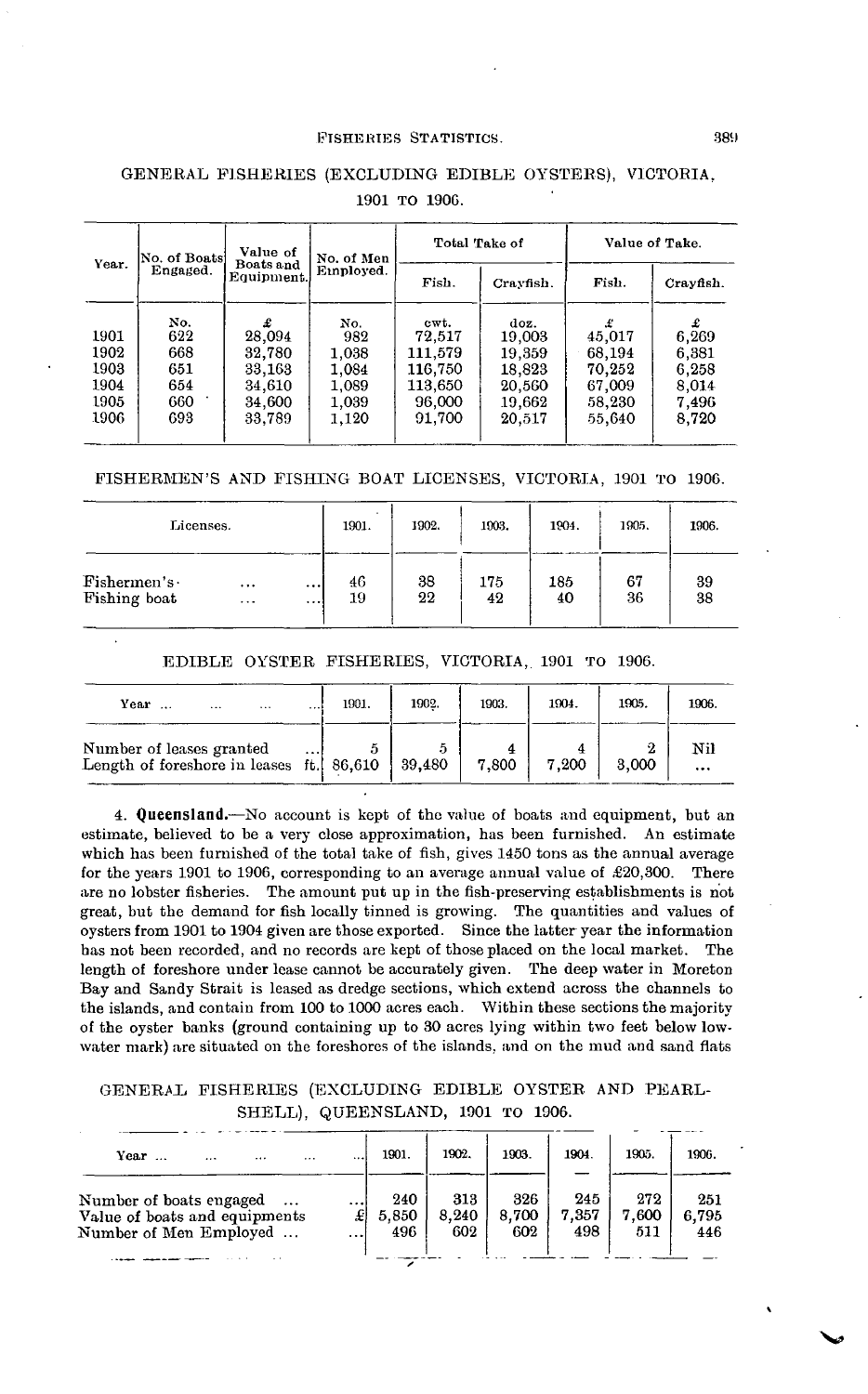# REVENUE FROM FISHERMEN'S BOAT LICENSES, QUEENSLAND,

1901 TO 1906.

|              | Licenses. |          |   | 1901. | 1902. | 1903. | 1904. | 1905. | 1906. |
|--------------|-----------|----------|---|-------|-------|-------|-------|-------|-------|
| Fishermen's  | $\cdots$  | $\cdots$ | æ | 248   | 301   | 301   | 249   | 256   | 223   |
| Fishing boat | $\cdots$  | $\cdots$ | £ | 240   | 313   | 326   | 245   | 272   | 251   |

# REVENUE FROM FISHERIES, QUEENSLAND, 1901 TO 1906.

| Year<br>$\ddotsc$<br>$\cdots$                                                   | $\ddotsc$<br>                    |             | 1901.                  | 1902.            | 1903.          | 1904.      | 1905.                  | 1906.            |
|---------------------------------------------------------------------------------|----------------------------------|-------------|------------------------|------------------|----------------|------------|------------------------|------------------|
| From licenses<br>$\cdots$<br>Fines and forfeitures<br>Other sources<br>$\cdots$ | $\cdots$<br>$\cdots$<br>$\cdots$ | £<br>£<br>£ | 488<br>$\cdots$<br>100 | 614<br>15<br>104 | 627<br><br>115 | 494<br>110 | 528<br>$\cdots$<br>127 | 474<br>11<br>100 |
| Total<br>$\cdots$                                                               | $\cdots$                         | £           | 588                    | 733              | 742            | 606        | 655                    | 585              |

#### EDIBLE OYSTER FISHERIES, QUEENSLAND, 1901 TO 1906.

|       |                          | Number of                | Value of                | Number of        | Number of          | Oysters Exported. |        |
|-------|--------------------------|--------------------------|-------------------------|------------------|--------------------|-------------------|--------|
| Year. |                          | <b>Boats</b><br>Engaged. | Boats and<br>Equipment. | Men<br>Employed. | Leases<br>Granted. | Quantity.         | Value. |
|       |                          |                          | £                       |                  |                    | Cwt.              | £      |
| 1901  | $\cdots$                 | 83                       | 4,510                   | 127              | 575                | 21,658            | 14.370 |
| 1902  | نوجو                     | 118                      | 4.645                   | 189              | 679                | 20.682            | 16,120 |
| 1903  | $\cdots$                 | 132                      | 4,800                   | 172              | 635                | 19,482            | 15,887 |
| 1904  | $\cdots$                 | 109                      | 5,215                   | 171              | 652                | 23,900            | 20,073 |
| 1905  | $\cdots$                 | 130                      | 5.075                   | 200              | 675                |                   |        |
| 1906  | $\mathbf{r}$<br>$\cdots$ | 144                      | 7.025                   | 200              | 714                | $\star$ .         |        |

 $^{\circ}$  Information not recorded.

# PEARL-SHELL AND BECHE-DE-MER FISHERIES, QUEENSLAND,

#### 1901 TO 1906.

|                                                                                  | Number                                 | Value of<br>Boats and                                           | Number<br>of Men                                   | Pearl-shell.                                    |                                                                   |                                             | Bêche-de-mer.                                             | Tortoise-shell.                                            |                                                    |
|----------------------------------------------------------------------------------|----------------------------------------|-----------------------------------------------------------------|----------------------------------------------------|-------------------------------------------------|-------------------------------------------------------------------|---------------------------------------------|-----------------------------------------------------------|------------------------------------------------------------|----------------------------------------------------|
| Year.                                                                            | of Boats<br>Engaged.                   | Equip-<br>ment.                                                 | Em-<br>ployed,                                     | Quantity.                                       | Value.                                                            | Quantity.                                   | Value.                                                    | Quantity.                                                  | Value.                                             |
| 1901<br>$\cdots$<br>1902<br>1903<br>$\cdots$<br>1904<br>$\cdots$<br>1905<br>1906 | 359<br>343<br>354<br>378<br>366<br>211 | £<br>99.300<br>82,800<br>93,300<br>105.900<br>104.400<br>63,300 | 2,188<br>2,187<br>2,308<br>2,509<br>1,321<br>1,314 | Tons.<br>924<br>961<br>970<br>798<br>543<br>444 | £<br>105.403<br>129.267<br>165.551<br>108.130<br>62.736<br>47.423 | Tons.<br>52<br>71<br>59<br>45<br>105<br>131 | £<br>7.399<br>9.444<br>7.270<br>5.865<br>10.624<br>13.938 | lbs.<br>5.579<br>3,608<br>2,801<br>2.209<br>2.413<br>3,659 | 1.935<br>1.521<br>1.326<br>1.027<br>1,320<br>2,007 |

No record has been taken of the value of pearls obtained, and it is impossible to estimate it.

**5. South Australia and Northern Territory.**—There are no records of the number and value of boats, number of men employed, and take and value of fish. The Act imposing licenses was passed in 1904. In 1905, 600 fishermen's licenses were issued, and 686 in the following year. The revenue from general fisheries was £552 in 1905, made up of £551 from licenses and £1 fine; and £330 in 1906, £267 being from licenses and £63 fines and forfeitures. There are no fish-preserving establishments in South Australia.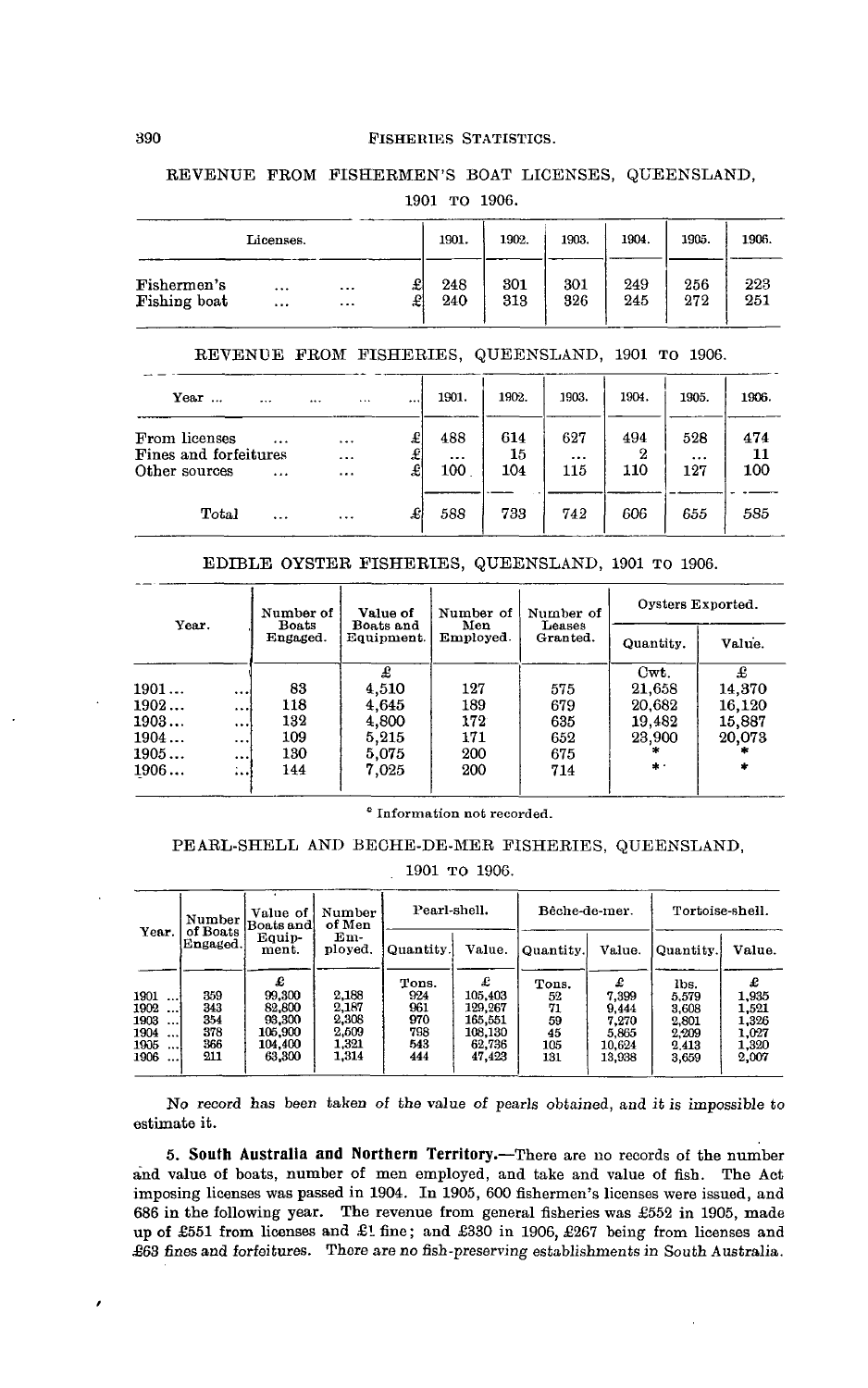Prom oyster fisheries the revenue in the years 1901, 1902, 1903, and 1904 was only £6 altogether, derived from leases. In 1905 it was £19, all from licenses; and in 1906 £17 from the same source. The figures for edible oyster fisheries, as completely as they can be furnished, are:—

| Year.             |          | Number of<br><b>Boats</b><br>Engaged. | Value<br>of Boats and<br>Equipment. | Number of<br>Men<br>Employed. | Number of<br>Leases<br>Granted. | Length of<br>Foreshore in<br>Leases. |
|-------------------|----------|---------------------------------------|-------------------------------------|-------------------------------|---------------------------------|--------------------------------------|
| 1901              |          |                                       | £                                   |                               |                                 | Feet.<br>$100 \times 50$             |
| $\ddots$          | $\cdots$ |                                       | $\cdots$                            | $\cdots$                      |                                 |                                      |
| 1902<br>$\ddotsc$ | $\cdots$ | $\cdots$                              | $\cdots$                            | $\cdots$                      |                                 | $100 \times 50$                      |
| 1903<br>$\ddotsc$ |          | $\cdots$                              | $\cdots$                            |                               |                                 | $100 \times 50$                      |
| 1904<br>$\ddotsc$ |          | 5                                     | 550                                 | 6                             |                                 | $100 \times 50$                      |
| 1905<br>$\ddotsc$ | $\cdots$ |                                       | 720                                 | 8                             |                                 | $100 \times 50$                      |
| 1906              | $\cdots$ | 6                                     | 620                                 | 8                             |                                 | $100 \times 50$                      |

EDIBLE OYSTER FISHERIES, SOUTH AUSTRALIA, 1901 TO 1906.

# PISHING INDUSTRY, NORTHERN TERRITORY, 1901 TO 1904.

| Year.                | œ<br>50<br>ా<br>cen |                            |                            | Pearl-shell.                    | Tortoise-shell.                    |                         | Dried Fish.                                                  |                        | Bêche-de-mer.             |                         |
|----------------------|---------------------|----------------------------|----------------------------|---------------------------------|------------------------------------|-------------------------|--------------------------------------------------------------|------------------------|---------------------------|-------------------------|
|                      | Ã<br>្គី¤្គី¤<br>色  | $\Delta \Delta$<br>ਸ਼ੁਜ    | Quantity.                  | Value.                          |                                    |                         | Quantity.   Value.   Quantity.   Value.   Quantity.   Value. |                        |                           |                         |
| 1901<br>1902<br>1903 | 44<br>50<br>50      | £<br>2.000<br>956<br>1,183 | Tons.<br>141<br>138<br>126 | £<br>17.168<br>20.497<br>28,391 | lbs.<br>80<br>$\cdots$<br>$\cdots$ | £<br>50<br>$\cdots$<br> | lbs.<br>28,336<br>32,144<br>40,096                           | £<br>342<br>422<br>581 | Tons.<br>64<br>121<br>105 | 2.628<br>6.110<br>3,870 |
| 1904                 | 49                  | 1.000                      | 133                        | 18,526                          | $\cdots$                           | $\cdots$                | 29,680                                                       | 428                    | 44                        | 1,865                   |

**6. Western Australia.**—In Western Australia the fishing industry has attained considerable importance, as will be seen from the tabular statements below :—

# •GENERAL FISHERIES (EXCLUDING EDIBLE OYSTER AND PEARL-SHELL). WESTERN AUSTRALIA, 1901 TO 1906.

|                                              | Number of                                                                        | Value of                                                    | Number of                              |                                                             | Total Take of                                              | Value of Take.                                                |                                                         |  |
|----------------------------------------------|----------------------------------------------------------------------------------|-------------------------------------------------------------|----------------------------------------|-------------------------------------------------------------|------------------------------------------------------------|---------------------------------------------------------------|---------------------------------------------------------|--|
| Year.                                        | Men<br>Boats and<br><b>Boats</b><br>Employed.<br>Equipment.<br>Engaged.<br>Fish. |                                                             | Lobsters.                              | Fish.                                                       | Lobsters.                                                  |                                                               |                                                         |  |
| 1901<br>1902<br>1903<br>1904<br>1905<br>1906 | 218<br>205<br>250<br>251<br>249<br>237                                           | £<br>8,000<br>8,400<br>10,400<br>11,000<br>11.300<br>12.000 | 400<br>453<br>590<br>605<br>545<br>504 | Tons.<br>1.300<br>1,500<br>1,500<br>1.700<br>1,351<br>1,316 | Doz.<br>6.610<br>6.900<br>6.990<br>7.500<br>7.000<br>7.000 | £<br>39,000<br>45,000<br>45,000<br>46,000<br>40,530<br>39,480 | £<br>1,983<br>2,070<br>2.097<br>2,250<br>2,000<br>2,100 |  |

# FISHERMEN'S AND FISHING BOAT LICENSES, WESTERN AUSTRALIA,

1901 TO 1906.

| Licenses.                                                                    | 1901.      | 1902.      | 1903.      | 1904.      | 1905.      | 1906.      |
|------------------------------------------------------------------------------|------------|------------|------------|------------|------------|------------|
| Fishermen's<br>$\ddotsc$<br>$\cdots$<br>Fishing boat<br>$\cdots$<br>$\cdots$ | 400<br>218 | 453<br>205 | 590<br>250 | 605<br>251 | 545<br>249 | 504<br>237 |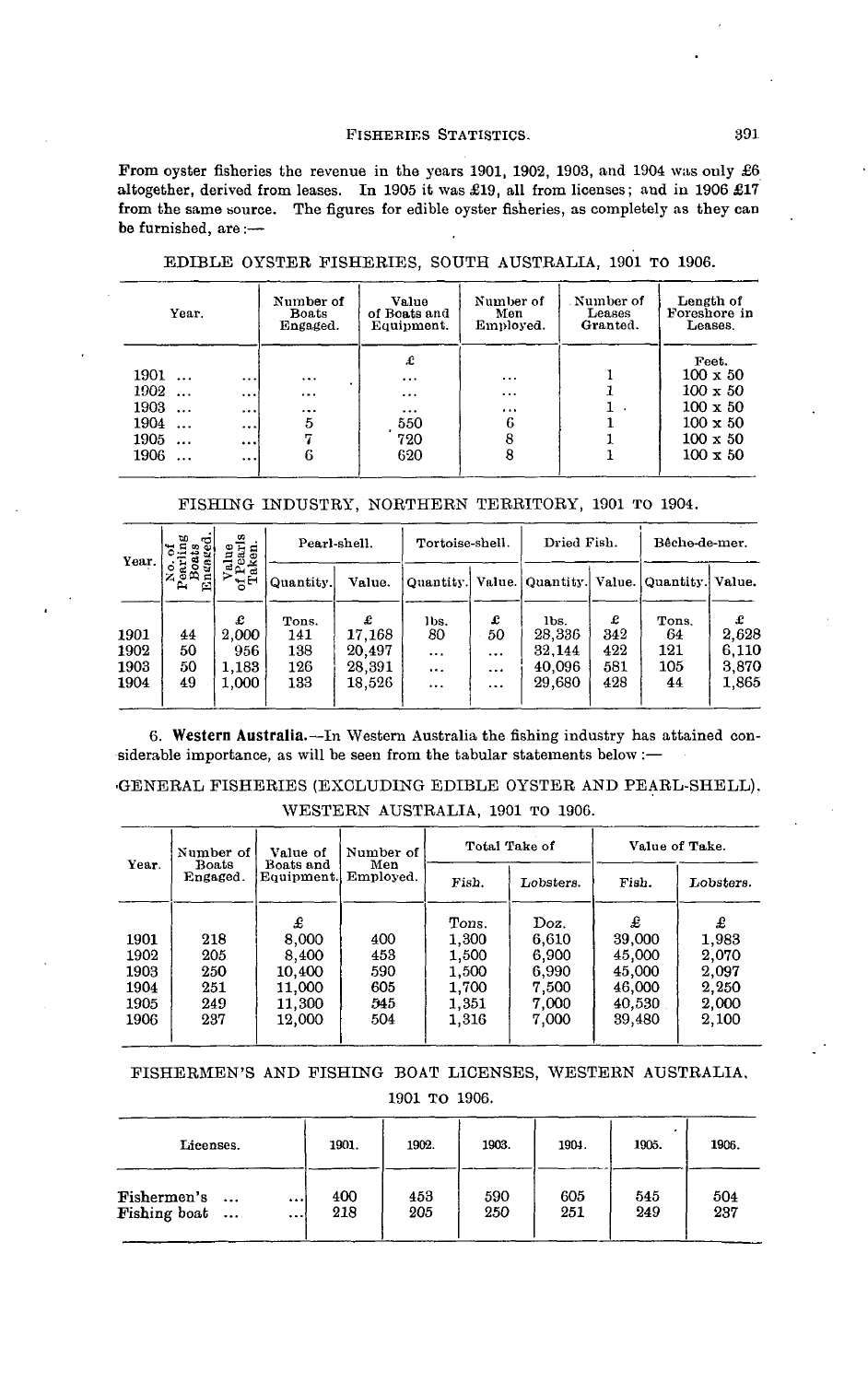| Year. |           |          |          | From<br>Licenses. | From<br>Leases. | Fines and<br>Forfeitures. | Total. |  |
|-------|-----------|----------|----------|-------------------|-----------------|---------------------------|--------|--|
|       |           |          |          | £                 | £               | £                         | £      |  |
| 1901  | $\cdots$  | $\cdots$ | $\cdots$ | 870               | 187             | 13                        | 1,070  |  |
| 1902  | $\ddotsc$ | $\cdots$ |          | 920               | 200             | 20                        | 1,140  |  |
| 1903  | $\cdots$  |          | $\cdots$ | 943               | 231             | 25                        | 1,199  |  |
| 1904  | $\cdots$  | $\cdots$ |          | 951               | 443             | 42                        | 1,436  |  |
| 1905  |           | $\cdots$ |          | 927               | 195             | $^{24}$                   | 1,146  |  |
| 1906  | $\ddotsc$ | $\cdots$ | $\cdots$ | 1,000             | 375             | $250*$                    | 1,625  |  |

REVENUE FROM FISHERIES, WESTERN AUSTRALIA, 1901 TO 1906.

\* In 1906, 3000 yards of net were forfeited.

### PEARL AND PEARL-SHELL FISHERIES, WESTERN AUSTRALIA.

#### 1901 то 1906.

|                      |                      |            | Vessels.       |            |            |          |              | LABOUR.        |                                                   |          |                             |                                       |                |                  |                    |                   |
|----------------------|----------------------|------------|----------------|------------|------------|----------|--------------|----------------|---------------------------------------------------|----------|-----------------------------|---------------------------------------|----------------|------------------|--------------------|-------------------|
|                      |                      |            |                |            |            |          |              |                | Asiatic.                                          |          |                             |                                       | 급<br>Ξă<br>≔   | Pearls           | Pearl-shell        | ä<br>Ē<br>៵<br>ಕಿ |
| Year.                |                      | Number     | Tonnage        | White.     | Aboriginal | Chinese  | apanese<br>ь | Malay          | Total<br>Asiatic.<br>۵<br><b>Others</b><br>Manill |          | Labour<br>$_{\rm tal}$<br>Ē | $\overline{a}$<br>unu<br>as<br>C<br>៵ | ৳<br>Value     | ಕ<br>Value       | Value<br>Bêche-    |                   |
|                      |                      |            |                |            |            |          |              |                |                                                   |          |                             |                                       | Tons.          | £                | £                  | £                 |
| 1901                 | $\cdots$             | 232        | 3,330          | 132        | 65         | 11       | 280          | 699            | 307                                               | 61       | 1,358                       | 1,555                                 | 832            | 30,637           | 95,568             | 120               |
| 1902<br><b>t1903</b> | $\cdots$             | 267<br>337 | 3,753<br>5.083 | 154<br>193 | 75<br>59   | 12<br>15 | 362<br>665   | 787<br>1.031   | 294<br>283                                        | 72<br>71 | 1527<br>2,065               | 1.756<br>2,317                        | 970<br>996     | 45,080<br>42,648 | 142,615<br>128,589 | 162               |
| +1904                | $\cdots$<br>$\cdots$ | 403        | 5.737          | 217        | 78         | 12       | 812          | 1.235          | 286                                               | 60       | 2.405                       | 2.700                                 | 1.340          | 41,140           | 129,099            | $\cdots$<br>      |
| <b>t1905</b><br>1906 | $\cdots$<br>         | 323<br>368 | 4.441<br>5,118 | 167<br>181 | 69<br>95   | 8<br>16  | 616<br>815   | 1.082<br>1,021 | 232<br>211 116                                    | 54       | 1,992<br>2,179              | 2.228<br>2,455                        | 1.155<br>1,246 | 41,685<br>59,349 | 119.786<br>132,065 | 1.045<br>547      |

#### $\dagger$ Incomplete.

7. Tasmania.—There are no licenses charged against fishermen or fishing vessels, and consequently no records are kept regarding their numbers or value of equipment. The estimated number of boats engaged in the industry is eighty-one, average crew two men, average value per boat £70. The license revenue is almost entirely obtained for rights to angle for salmon and trout with rod and line. Oyster fisheries are not worked. except in a most primitive way.

REVENUE FROM FISHERIES, TASMANIA, 1901 TO 1906.

| Year. |          |           | From Licenses. | Fines<br>and Forfeitures. | Other Sources. | Total. |  |
|-------|----------|-----------|----------------|---------------------------|----------------|--------|--|
|       |          |           | £              | £                         | £              | £      |  |
| 1901  | $\cdots$ | $\ddots$  | 569            |                           | 75             | 652    |  |
| 1902  | $\cdots$ | $\cdots$  | 598            |                           | 18             | 620    |  |
| 1903  | $\cdots$ | $\cdots$  | 715            | 14                        |                | 733    |  |
| 1904  | $\cdots$ | $\ddotsc$ | 665            | 21                        | $\cdots$       | 686    |  |
| 1905  | $\cdots$ | $\cdots$  | 607            |                           | $\cdots$       | 614    |  |
| 1906  | $\cdots$ | $\cdots$  | 595            |                           | $\cdots$       | 596    |  |

# § 3. Oversea Trade.

That the development of the fishing industry in Australia leaves much to be desired. is evident from the fact that the import of preserved fish into the Commonwealth i large, the export inconsiderable. The figures for the trade are as follow :-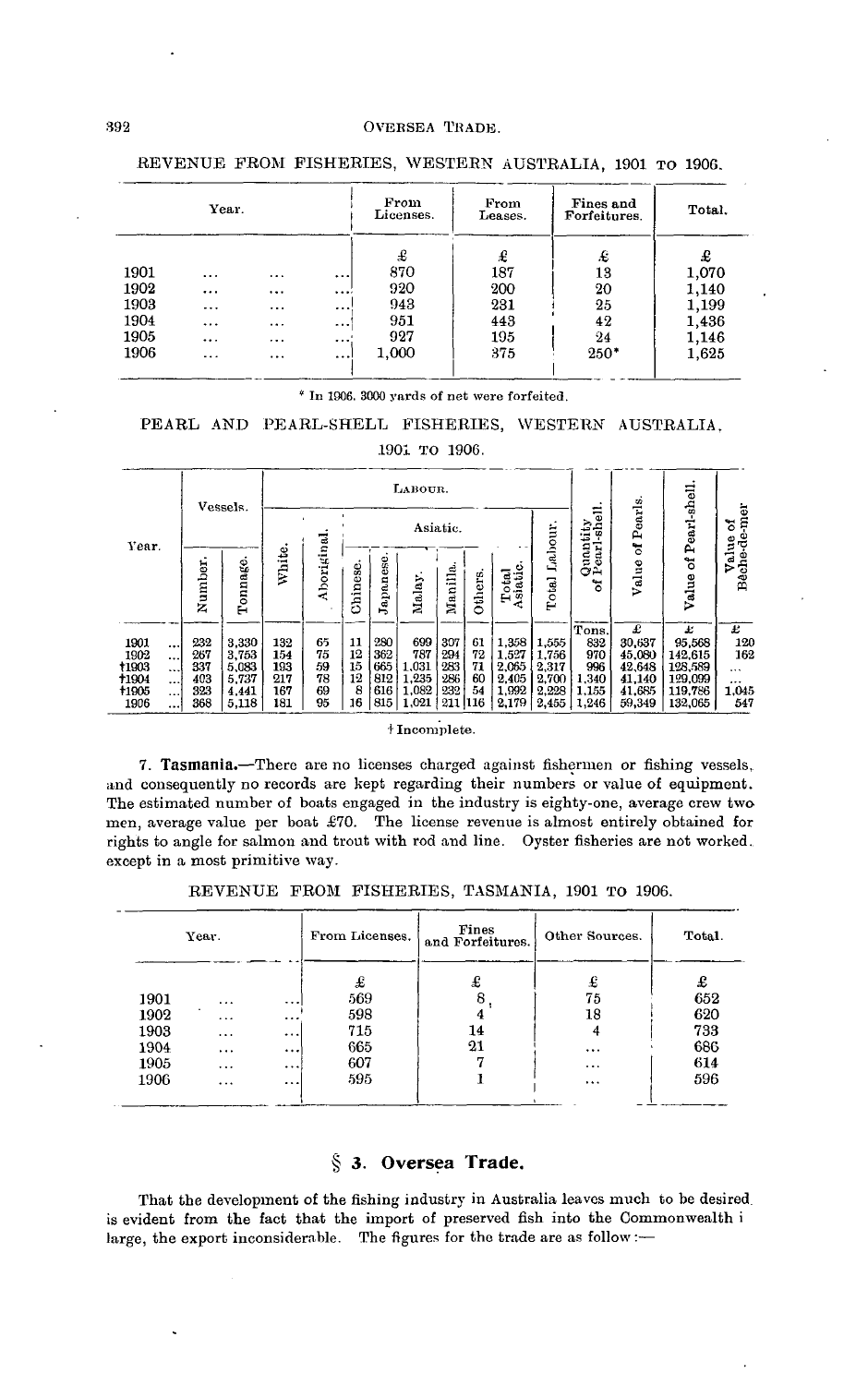# OVERSEA TRADE.

| Classification.                                                                                     |                               | 1901.              | 1902.              | 1903.              | 1904.              | 1905.              | 1306.              |
|-----------------------------------------------------------------------------------------------------|-------------------------------|--------------------|--------------------|--------------------|--------------------|--------------------|--------------------|
| Fresh (oysters)<br>cwt.i<br>£<br>$\overline{\mathbf{12}}$<br>$, \, \,$<br>Fresh, smoked, or preser- |                               | $\cdots$<br>3,185  | $\cdots$<br>4.264  | 7,269<br>3,526     | 9,468<br>4,309     | 8,195<br>3,564     | 9,225<br>4,075     |
| ved by cold process cwt.<br>$^{\bullet}$<br>, ,<br>$^{\prime\prime}$                                | £                             | $\cdots$<br>6,639  | $\cdots$<br>6,282  | 8,391<br>14,759    | 8,403<br>12,060    | 11,386<br>16,507   | 9,591<br>14,632    |
| Potted<br><br>,,                                                                                    | cwt.<br>£                     | $\cdots$<br>3,434  | $\cdots$<br>3,765  | $\cdots$<br>12,898 | $\cdots$<br>9.747  | $\cdots$<br>8,508  | $\cdots$<br>11,934 |
| Preserved in tins')<br>$, \,$<br>, ,                                                                | cwt.                          | 135,300            | 132.526            | 118,602<br>272,572 | 106.007<br>249.054 | 120,213<br>288,371 | 135,872<br>310,656 |
| $N.E.I.$ <sup>2</sup><br>$\cdots$<br>$\cdots$<br>, ,                                                | £                             | 320.725            | 293,463            | 20,913<br>30,905   | 15,736<br>24,662   | 16.992<br>27.898   | 17.336<br>29,729   |
|                                                                                                     |                               |                    |                    |                    |                    |                    |                    |
| Total<br>$\cdots$<br>$, \,$                                                                         | $\text{cwt.}^{\text{3}}$<br>£ | 135,300<br>333,983 | 132,526<br>307.774 | 155,175<br>334,660 | 139,614<br>299,832 | 156,786<br>344,848 | 172,024<br>371,026 |

# IMPORTS OF FISH, COMMONWEALTH, 1901 TO 1906.

1. Quantities for 1901 and 1902 are not available for the first three items. 2. Denotes not elsewhere included in the tariff list. 3. Exclusive of first three items for 1901 and 1902, and of potted fish for 1903 to 1906.

The countries of origin of the last two items are shewn in the following table :-IMPORTS OF PRESERVED FISH, COMMONWEALTH, 1901 TO 1906.

|                           |                | Country whence Imported. |      | 1901.   | 1902.   | 1903.   | 1904.   | 1905.    | 1906.   |
|---------------------------|----------------|--------------------------|------|---------|---------|---------|---------|----------|---------|
| United Kingdom            |                | .                        | ewt. | 67,203  | 74,619  | 86,174  | 70,888  | 54,852   | 69,453  |
|                           | ,,             | .                        | £    | 158,008 | 161,741 | 173,836 | 138,534 | 105,155  | 131.023 |
| Canada                    | .              | .                        | cwt. | 6,709   | 4,791   | 5,728   | 8,564   | 20,665   | 15,861  |
|                           |                |                          | £    | 15,259  | 10,746  | 12,470  | 23,148  | 54,132   | 39,455  |
| Hongkong                  | .              | .                        | cwt. | 1,764   | 2,034   | 1,743   | 4.261   | 3,833    | 3.244   |
|                           |                |                          | £    | * 5,497 | 6,213   | 5,428   | 11,235  | 10,614   | 8,438   |
| New Guinea                |                |                          | cwt. | 1,336   | 2,821   | 2,273   | 942     |          | 1,004   |
|                           |                |                          | £    | 4,772   | 4,659   | 3,988   | 2,311   | $\cdots$ | 2,000   |
| New Zealand               |                |                          | cwt. | 1.250   | 1,282   | 1,295   | 942     | 1,439    | 1,239   |
|                           |                |                          | £    | 3,496   | 4,821   | 4.082   | 4,643   | 7.439    | 4,517   |
| Other British Possessions |                |                          | cwt. | 888     | 359     | 229     | 257     | 290      | 209     |
| ,,                        |                | , ,                      | £    | 2,568   | 1,126   | 702     | 701     | 639      | 618     |
| Belgium                   |                | $\cdots$                 | cwt. | 258     | 265     | 209     | 495     | 576      | 1,247   |
| ,,                        | .              |                          | £    | 1,066   | 1,007   | 954     | 1,434   | 2,130    | 3,693   |
| China                     |                |                          | cwt. | 900     | 1,123   | 1,524   | 1,111   | 641      | 396     |
| ,,                        |                |                          | £    | 3,747   | 2,932   | 2,995   | 2,772   | 1,196    | 1,365   |
| France                    |                |                          | cwt. | 772     | 1,541   | 4.901   | 312     | 940      | 542     |
|                           |                | .                        | £    | 4,212   | 5,394   | 19,707  | 1.538   | 3.632    | 2.014   |
| Germany                   |                |                          | cwt. | 1,130   | 1,113   | 2,652   | 1,748   | 2,333    | 3,945   |
| ,,                        |                |                          | £    | 4,564   | 3,919   | 6,174   | 6,052   | 7,527    | 13,234  |
| Japan                     |                | $\cdots$                 | cwt. | 185     | 114     | 485     | 881     | 110      | 248     |
| ٠,                        | $\cdots$       | .                        | £    | 728     | 261     | 1,074   | 2.282   | 265      | 574     |
| Netherlands               |                | .                        | ewt. |         |         | 25      | 36      | 166      | 617     |
| ,,                        | $\cdots$       | .                        | £    |         |         | 31      | 65      | 727      | 2,492   |
| Norway                    | .              | $\ldots$                 | cwt. | 364     | 1,259   | 1,011   | 1.034   | 1,571    | 2,267   |
|                           |                |                          | £    | 1,507   | 2,379   | 3,397   | 4,130   | 6.635    | 9,941   |
| Portugal                  |                | .                        | cwt. | 318     | 208     | 1,933   | 1,172   | 1.701    | 5,972   |
|                           |                | .                        | £    | 1.520   | 632     | 6,167   | 3,582   | 5,774    | 15,896  |
| <b>United States</b>      |                | .                        | cwt. | 51,859  | 39.625  | 28,851  | 28,999  | 47,754   | 46,559  |
|                           |                |                          | £    | 112,551 | 85,607  | 60,819  | 70,987  | 109,485  | 104,013 |
| Other Foreign Countries   |                |                          | cwt. | 353     | 1,372   | 482     | 101     | 334      | 405     |
| ,,                        |                |                          | £    | 1,230   | 2.026   | 1,653   | 302     | 919      | 1,112   |
|                           |                |                          |      |         |         |         |         |          |         |
|                           | Total Quantity |                          | cwt. | 135,299 | 132,526 | 139,515 | 121,743 | 137,205  | 152,208 |
|                           | Total Value    |                          | £    | 320,725 | 293,463 | 303,477 | 273,716 | 316,269  | 340,385 |
|                           |                |                          |      |         |         |         |         |          |         |

o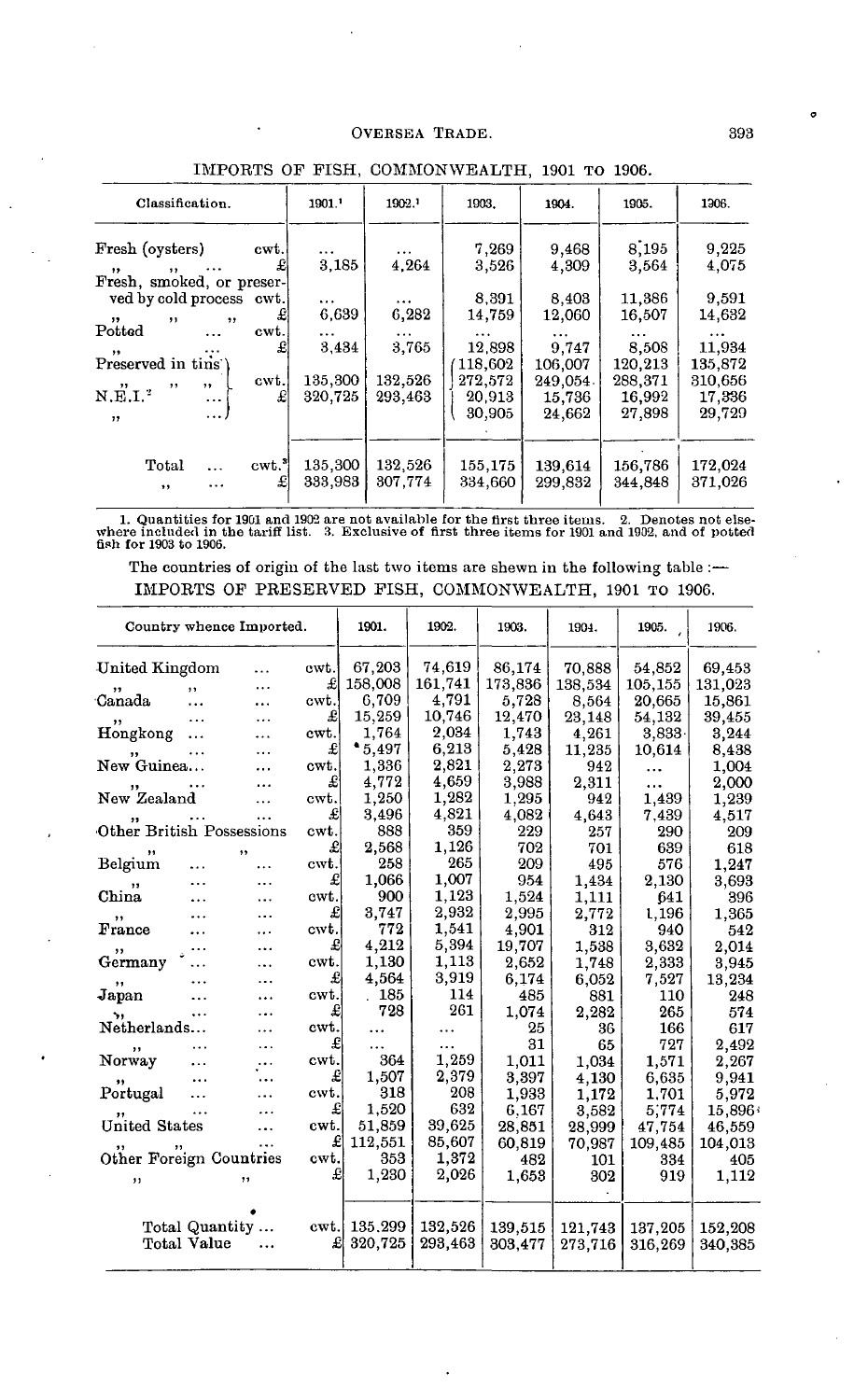|                                    |                                      | Article.                                           |                            | 1901.                  | 1902.                                 | 1903.                         | 1904.                        | 1905.                       | 1906.                         |                               |
|------------------------------------|--------------------------------------|----------------------------------------------------|----------------------------|------------------------|---------------------------------------|-------------------------------|------------------------------|-----------------------------|-------------------------------|-------------------------------|
| $_{\rm N.E.I.}$ 2<br>, ,           | cold process<br>$\cdots$<br>$\cdots$ | Fish, smoked, or preserved by)<br><br><br>$\cdots$ | )<br>$\ddotsc$<br>$\cdots$ | cwt.<br>£<br>cwt.<br>£ | $\cdots$<br>376<br>$\cdots$<br>13,216 | $\cdots$<br>957<br><br>19,172 | 70<br>117<br>2,127<br>15,413 | 35<br>48<br>2,713<br>12,485 | 416<br>641<br>6,234<br>23,145 | 264<br>468<br>6,128<br>24.589 |
| $\bullet$ and the set of $\bullet$ | Total                                | $\cdots$                                           |                            | cwt.                   | <br>13.592                            | $\cdots$<br>20.129            | 2,197                        | 2,748<br>15,530   12,533    | 6,650<br>23,786               | 6,392<br>25,057               |

#### EXPORTS OF FISH, 1901 TO 190G.

1. Quantities for 1901 and 1902 are not available. 2. See note on page 393.

| Country to which Exported.                                             |                          |                                               |                   | 1901.             | 1902.                 | 1903.                | 1904.                         | 1905.                         | 1906.                      |
|------------------------------------------------------------------------|--------------------------|-----------------------------------------------|-------------------|-------------------|-----------------------|----------------------|-------------------------------|-------------------------------|----------------------------|
| United Kingdom<br>$\sim$ $\sim$<br>, ,                                 |                          | <b>Contractor</b><br><b>Contract Contract</b> | cwt.<br>£l        | 29,977<br>183,069 | 40,273<br>278,805     | 40,955<br>365,488    | 40,634<br>243,025             | 46.462<br>252,373             | 35,890<br>216,798          |
| Hong Kong<br>$\mathbf{v}$                                              | and the same<br>$\cdots$ | $\cdots$                                      | cwt.<br>£         | 3.645<br>20.440   | 2<br>6                | 76<br>151            | 208<br>594                    | 15                            | з                          |
| Other British Possessions<br>$\cdot$                                   | $, \,$                   |                                               | cwt.<br>£         | 42<br>276<br>429  | $\cdots$<br>$\ddotsc$ | $\cdots$<br>$\cdots$ | 6<br>65                       | $\cdots$<br>$\cdots$          | $\cdots$<br>$\cdots$<br>22 |
| Germany<br>$\cdots$<br>United States of America                        | $\cdots$<br>$\cdots$     | $\cdots$                                      | cwt.<br>£<br>cwt. | 872<br>28         | 131<br>412<br>1.793   | 115<br>1,050<br>701  | 74<br>672                     | 15<br>77                      | 185<br>768                 |
| $, \, \,$<br>Other Foreign Countries                                   | $\cdots$                 |                                               | £l<br>cwt.        | 160<br>581        | 14,053<br>878         | 5,802<br>503         | $\cdots$<br>$\cdots$<br>1,436 | $\cdots$<br>$\cdots$<br>1,176 | 4,487<br>836               |
| $\bullet$                                                              | $\overline{\mathbf{1}}$  |                                               | £                 | 1,141             | 1,171                 | 175                  | 566                           | 459                           | 383                        |
| Total $\cdots$ $\begin{bmatrix} \text{cwt.} \\ \text{c} \end{bmatrix}$ |                          |                                               |                   | 34,702<br>205,958 | 43,077<br>294.447     | 42,350<br>372,666    | 42,358<br>244.922             | 47,654<br>252,924             | 37,517<br>221,856          |

EXPORTS OF PEARL-SHELL, 1901 TO 1906.

# **§ 4. Development of the Industry.**

**1. Transport and Marketing.**—The large importations of fish into the Commonwealth indicate the scope for the development of the local fishing industry. Where quick transport by rail or steamer is not provided, the catch of fish in tropical or subtropical waters could only be locally consumed, since speedy marketing is essential. Adequate refrigerating apparatus on railway waggons and coasting steamers, and quick transport to centres of population might, however, alter the economic condition in a satisfactory direction. At the present time the natural wealth of Australia in fish is exploited only to a very slight extent.

**2. Experiment and Culture.**—(i.) *Trawling.* In many respects the fishing industry is capable of modification and development. A good deal has been effected by the States Governments, in the way of experiment and culture, but much yet remains to be done before the industry is at all commensurate with the industrial development and consuming capacities of the Commonwealth. The Federal Government has taken in hand the conduct of trawling experiments. The existing fishing is inshore, the supplies being obtained from the vicinity of river estuaries and lakes. Deep-sea fishing, as established and carried on in older countries, is, so far, practically non-existent for Australia.

(ii.) *New South Wales.* In New South Wales, trawling experiments have shewn that considerable areas along the coast are suitable, but practical work on commercial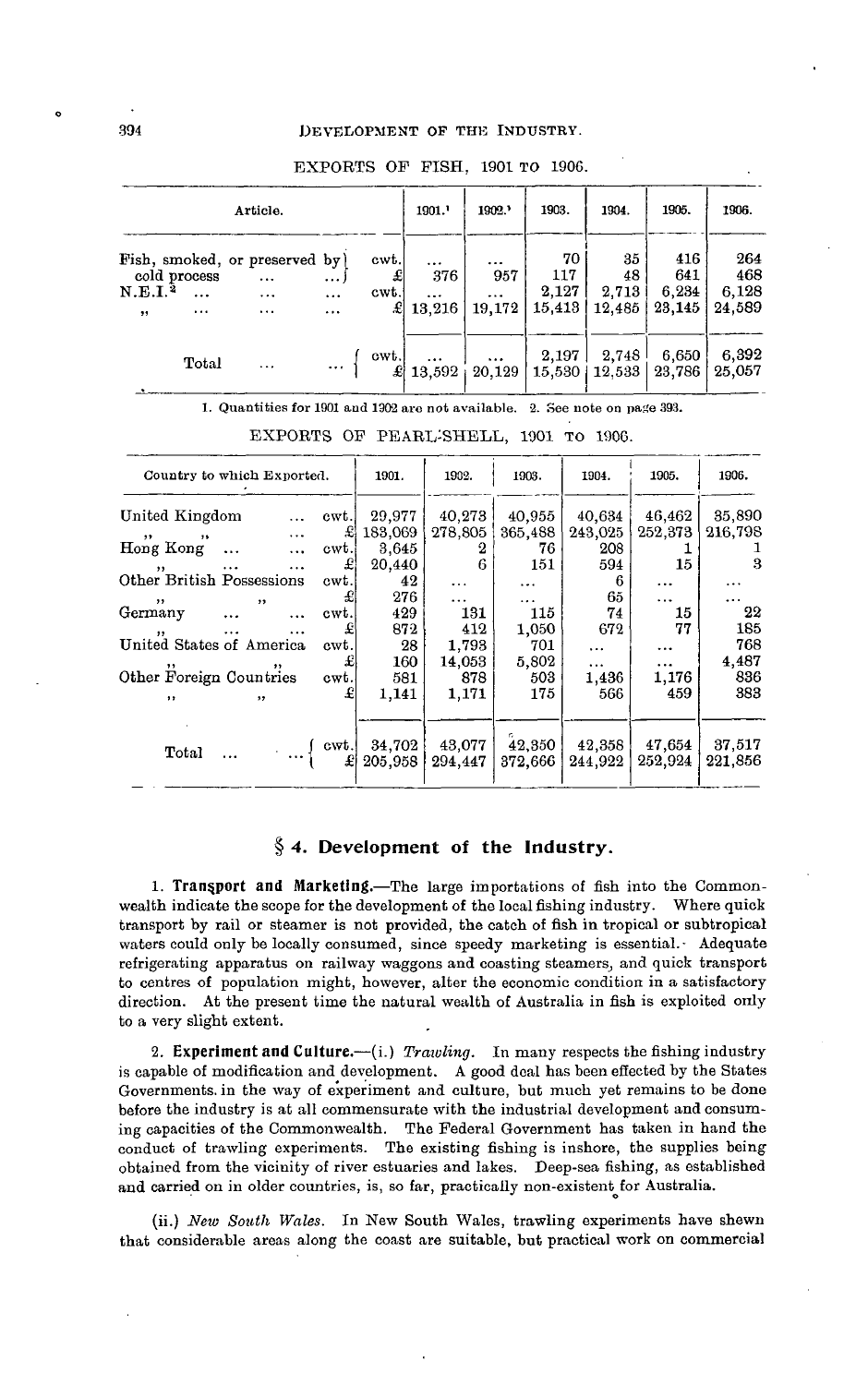lines is yet undeveloped. The stocking of rivers and lakes was begun by private enterprise, since which, Government aid has been granted, and eminent success has been attained among other fish with the Californian rainbow trout. Young fry are distributed annually from the trout hatchery at Prospect, and the natural reproduction of the fish in the streams that issue from the mountain ranges is regarded as a valuable asset. Tn 1902 attempts were successfully made to transport European fishes alive to Australia. A marine hatchery and biological station has been completed at Gunnamatta Bay, Port Hacking, by means of which it is proposed to gradually acclimatise suitable fishes. The natural oyster beds are also being extended.

(iii.) Victoria. In Victoria very little has been done in the way of hatcheries and culture, and that little has been mainly the work of private individuals and angling clubs. Trawling experiments were conducted some years ago, but the results were inconclusive.

(iv.) *Queensland.* In Queensland artificial hatching was undertaken by the Acclimatisation Society of Southern Queensland. trout has succeeded, fry being distributed from the hatchery at Spring Creek, Killarney. The lung-fish, formerly known only in two streams, has been successfully transplanted to several other streams. Oyster beds are also being developed in several parts, and improved methods of culture have largely increased the output. The trawling experiments of 1901 and 1902 point to the improbability of a great trawling industry being established. The trawling area off Queensland would be a mere strip, because of the presence of the coral region immediately to the north and the fact that the sea deepens very rapidly to the east.

(v.) *South Australia.* In South Australia the indiscriminate exploitation of the Port Lincoln and adjacent oyster beds led to the necessity for their being closed from time to time to prevent the district from being altogether worked out. The future outlook has in this way been improved as regards oyster culture.

(vi.) *Western Australia.* In Western Australia the coastal waters have been examined to ascertain whether suitable trawling grounds exist. Committee has successfully hatched and liberated trout, the Mundaring weir being stocked with the Loch Leven variety. Perch were stocked in the lakes near Wanneroo Caves.

(vii.) *Tasmania.* Considerable distributions of ova and fry are annually made from the River Plenty in Tasmania. Besides the supplies to Tasmanian waters, the northern States are also recipients of ova. The figures for the five years 1900-1 to 1904-5 are:—

DISTRIBUTION OP OVA AND FRY PROM THE BREEDING PONDS. RIVER PLENTY, 1900-1 TO 1904-5.

|  |  |  |  |  |  |  | FRY (LOCH LEVEN, RAINBOW, BROWN, AND SALMON TROUT), 1900-1 TO 1904-5. |
|--|--|--|--|--|--|--|-----------------------------------------------------------------------|
|--|--|--|--|--|--|--|-----------------------------------------------------------------------|

|                                       |                                                                                  |                      | 1900-1.                   | 1901-2.                       | 1902-3.                   | 1903-4.                   | 1904-5.                        |  |
|---------------------------------------|----------------------------------------------------------------------------------|----------------------|---------------------------|-------------------------------|---------------------------|---------------------------|--------------------------------|--|
| $^{\ast\ast}$<br>$\ddot{\phantom{1}}$ | Liberated in northern rivers<br>southern<br>$\ddot{\phantom{a}}$<br>inland lakes | $\cdots$<br>$\cdots$ | 84,500<br>97,000<br>6.000 | 371,000<br>300,000<br>134,500 | 15,500<br>20,500<br>5,000 | 82.521<br>59,305<br>8,000 | 276,250<br>258.500<br>$\cdots$ |  |
| Total                                 | $\cdots$                                                                         |                      | 187,500                   | 805,500                       | 41,000                    | 149.826                   | 534.750                        |  |

In 1900-1, 43,000 trout ova were forwarded to Victoria, 4500 to Queensland, and 63,300 to New South Wales. In 1901-2, 100,000 trout ova were forwarded to Victoria and 50,000 to New South Wales. Tn 1902-3,10,000, and in 1903-4, 23,000, ova of brown trout were forwarded to Victoria.